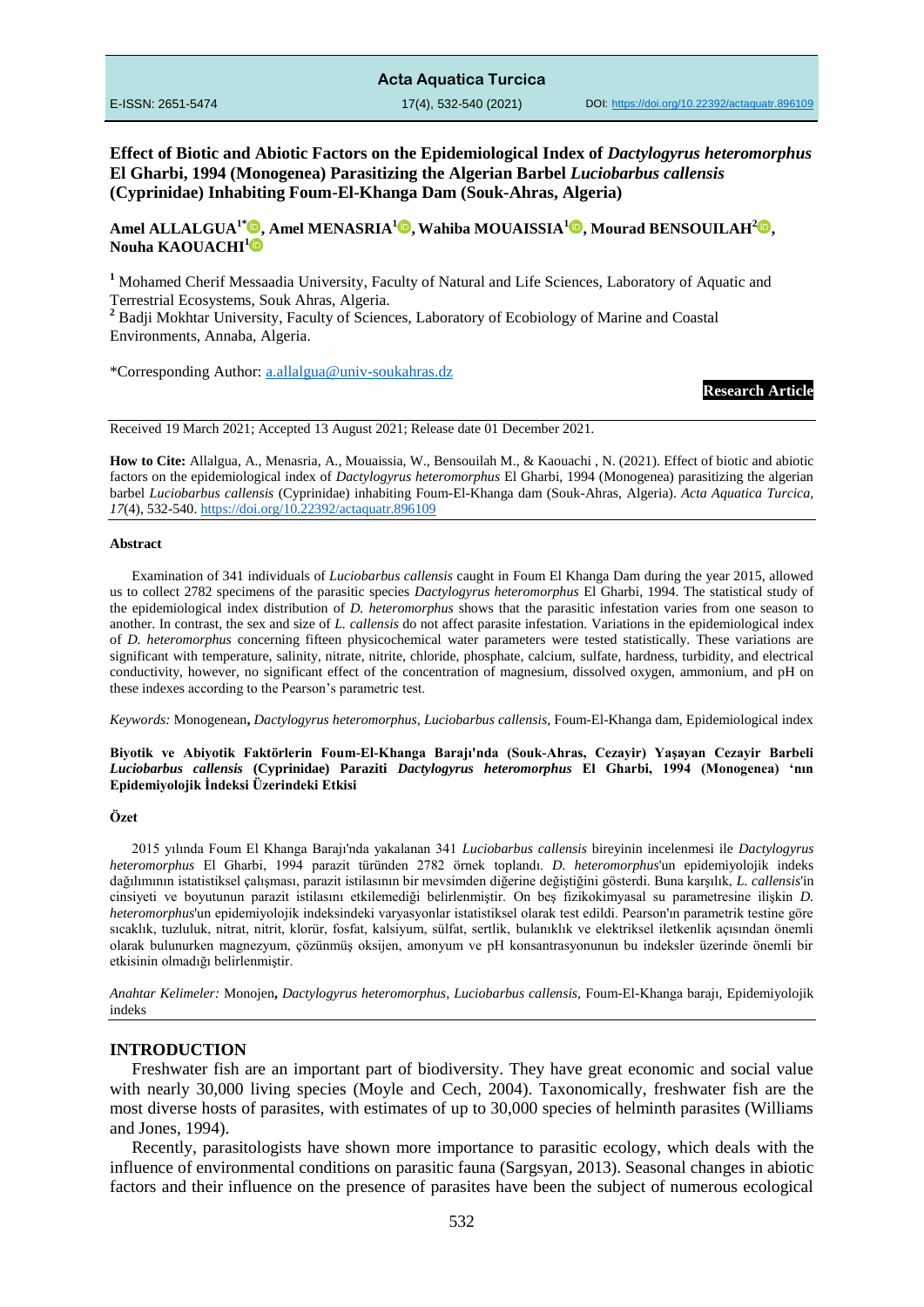studies (Rohlenová et al., 2011; Alsarakibi et al., 2012; Singh et al., 2012; Khidr et al., 2012; Karvonen et al., 2013; Majumder et al., 2013; Wali et al., 2016). For example, the prevalence and intensity of parasitic infection have been assessed considering several parameters of water quality (temperature, dissolved oxygen, alkalinity, hardness, clarity) and water pollutants (heavy metals, petrochemicals, effluents, organic pollutants) (Siddall et al. 1997; Yeomans et al., 1997; Faulkner and Lochmiller, 2000; Lefcort et al., 2002; Billiard and Khan, 2003).

The composition of the helminth parasites of fish was influenced by the aquatic environmental stress, and the biology of the host. Consequently, they constitute a bio-indicator of the structure and the evolution of the host population. Monogenean species infest gill tissue and are exposed directly to the environment; they are also subject to variations in the abiotic environment in which their host evolves (Zargar et al., 2012).

*Dactylogyrus heteromorphus* El Gharbi 1994 comes from the class of ectoparasitic monogeneans with a direct life cycle parasitizing exclusively the gills of *Luciobarbus callensis* (Valenciennes, 1842). This host fish is a characteristic species of North Africa where it is very well represented in Algeria, Morocco, and Tunisia (Djemali, 2005). It is an important cyprinid species in the world for aquaculture because of its abundance, availability (year-round), affordability, and economic value (Mimeche et al., 2013).

Algerian continental waters are endowed with an ichthyological fauna that has emerged, especially in recent years, from numerous studies related to its biology, reproduction, and growth (Mimeche et al., 2015; Mouaissia et al., 2017). In contrast, on the parasitological level, it can be considered that any research concerning the freshwater fish hosts is almost non-existent, on *L. callensis*, except those of Boucenna et al (2018), Menasria et al. (2019) in the Oued Charef Dam, and Tolba et al. (2018) in the Beni Haroun Dam.

The objective of this work is to assess the variation in the epidemiological index of *Dactylogyrus heteromorphus* infesting the Algerian barbel *Luciobarbus callensis* inhabiting the Foum El-Khanga Dam (Souk-Ahras, Algeria). It highlights the effect of some biotic (sex and size) and abiotic (season and physicochemical parameters) factors on the distribution of the monogeneans.

### **MATERIALS and METHODS**

### **Study Area**

The Foum El-Khanga dam is located on the Oued-Charef, in the communes of Zouabi and Bir Bouhouche, 20 km south-west of the town of Sedrata (Wilaya of Souk-Ahras). The area of the watershed is 1735 km2 and its current capacity is 80 million cubic meters; the latter is used for upstream irrigation through releases on the perimeter of Guelma and forward illicit irrigation over 200 ha by farmers.

### **Study Method**

During the year 2015 (from January to December), a total of 341 individuals of the Algerian barbel *Luciobarbus callensis* were sampled monthly using gill nets, after specific identification according to the nomenclature and criteria used by Lévêque et al. (1990, 1992). All fish were measured, weighed and the sex was also determined after dissection of the abdominal cavity, the gill arches were examined immediately or preserved with formaldehyde (8-10%) for later study.

The research was carried out by a careful examination of the gills under stereomicroscope (Olympus SZX 10).

The collected parasites were mounted using Magmberg's ammonium picrate glycerol (APG) mixture (Magmberg, 1957), the slide was looted with Canada balsam, and finally observed and measured using a phase-contrast microscope equipped with a photographic system and an ocular micrometer.

Some of our observations were made on fresh material. According to Lambert (1977), the examination of living Dactylogyroidea is the best technique.

The determination of the monogenean species was carried out under the microscope by following the key given by Bykhovskaya-Pavlovskaya et al. (1962), Gusev (1985), and Guegan (1988).

For physicochemical sampling, 15 water quality parameters were measured on the same day of host sampling. These are temperature, pH, dissolved oxygen, electrical conductivity, and salinity, which were measured in situ using a multi-parameter, and turbidity, calcium, magnesium, chlorides, sulfate, phosphate, nitrate, nitrite, ammonia, and total hardness were carried out at the Chemistry Laboratory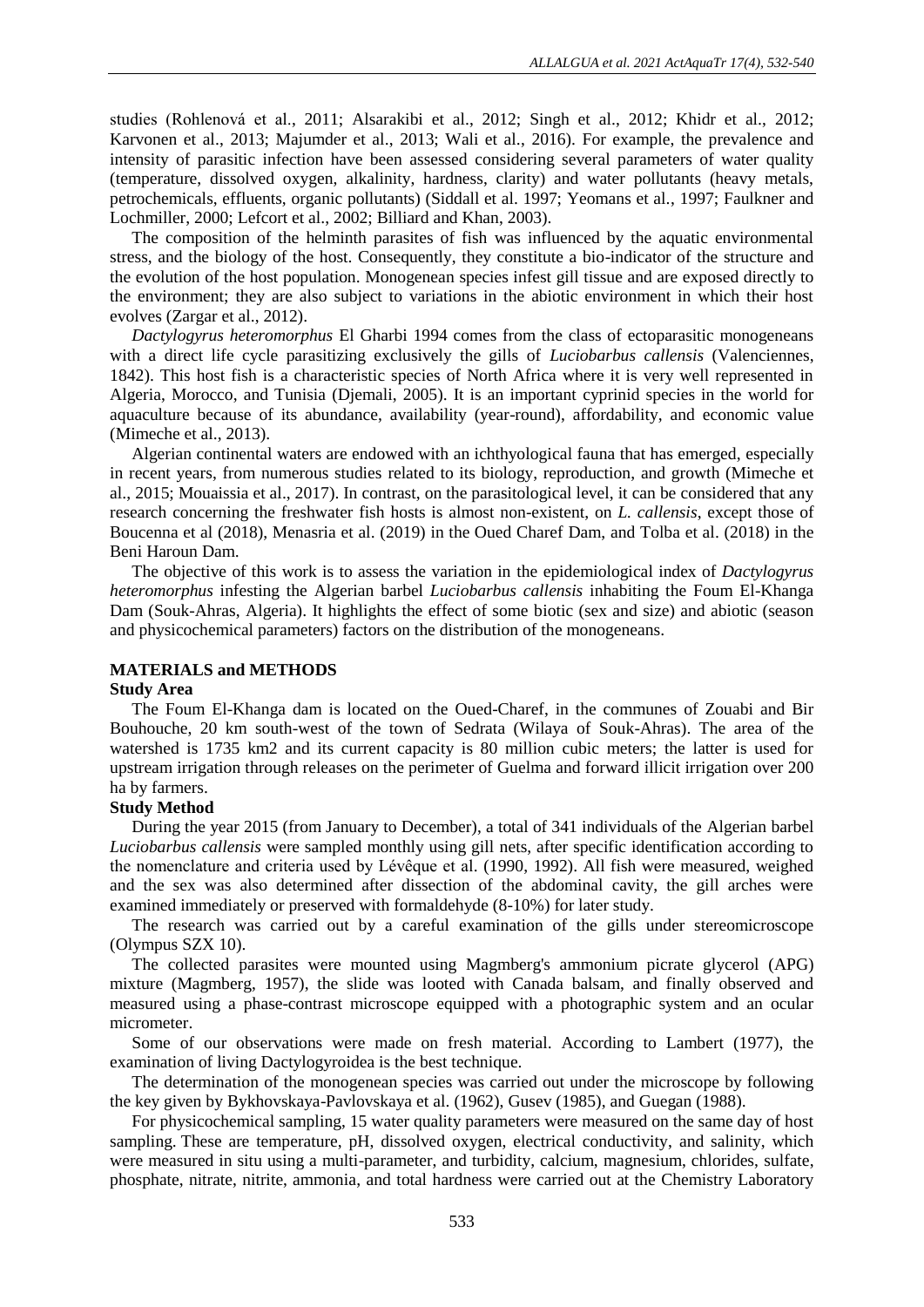of the Algerian Water Institution (Wilaya of Souk-Ahras). Physicochemical characteristics were established according to the standards of Rodier (1984) and AFNOR (1985).

### **Data Analysis**

Prevalence, abundance, and mean intensity were calculated according to Bush et al. (1997).

The Chi-squared test (χ2) was used to observe the significant effect of the different factors studied: sex, size classes, and seasons on prevalence. In addition, the variation in mean intensity by sex of host was statistically analyzed using the Mann-Whitney test.

The Kruskal-Wallis test was used to see the significance of mean intensity within different host size classes and over the four seasons. Pearson's correlation test was applied to determine the correlations between *D. heteromorphus* infection and the physicochemical parameters of the water. The differences were considered significant at the 5% threshold.

Statistical analysis of the data was performed using Statistica software (StatSoft version 8.0) for Windows.

### **RESULTS**

Out of a total of 341 *L. callensis* examined, 68.91% were infested by 2782 individuals of *Dactylogyrus heteromorphus* (Figure 1) with parasitic loads of 8 parasites per fish examined (abundance) and 11 parasites per infested fish (mean intensity).

### **Effect of Biotic Factors**

### **Effect of Sex**

The highest rate of infestation was found in female of *L. callensis*, of which 75.70% of the examined population is infested. Moreover, parasite load values were higher in males (MI = 12.79; A  $= 8.42$ ) compared to females (MI  $= 10.02$ ; A  $= 7.59$ ) (Table 1). Statistically, parasitizing by *D*. *heteromorphus* seems to evolve independently of the sex (prevalence:  $\gamma$ 2= 0.64; p = 0.42; mean intensity:  $U = 6275$ ;  $p = 0.93$ ).

### **Effect of Size Classes**

The parasitic index of *D. heteromorphus* in different classes of host size shows that small individuals have the highest infestation rates and parasitic loads (Table 1). The statistical study shows that the size of the host appears to have no influence on the infestation (prevalence:  $\gamma$ 2 = 1.14; p = 0.56; mean intensity:  $H = 0.01$ ;  $p = 0.99$ ).

| Laciobal bas callensis (SCA and size classes) |             |      |            |            |         |       |       |  |
|-----------------------------------------------|-------------|------|------------|------------|---------|-------|-------|--|
| <b>Biotic parameters</b>                      |             | NP   | <b>NFE</b> | <b>NIF</b> | $P(\%)$ | A     | MI    |  |
| Sex                                           | Male        | 1970 | 234        | 154        | 65,81   | 8,42  | 12,79 |  |
|                                               | Female      | 812  | 107        | 81         | 75,70   | 7,59  | 10,02 |  |
| Size classes<br>$\rm{Cm})$<br>$\oplus$        | $[26 - 31]$ | 596  | 59         | 44         | 74,58   | 10,10 | 13,55 |  |
|                                               | $[31 - 36]$ | 1885 | 228        | 156        | 68,42   | 8,27  | 12,08 |  |
|                                               | $[36 - 41]$ | 301  | 54         | 35         | 64,81   | 5,57  | 8,60  |  |
| Total                                         |             | 2782 | 341        | 235        | 68,91   | 8,16  | 11,84 |  |

**Table 1** Variation in parasite index of *D. heteromorphus* as a function of biotic factors of *Luciobarbus callensis* (sex and size classes)

 **NW** : NP : number of parasites ; NFE : number of fish examined ; NIF : number of infested fish

# **Effect of Abiotic Factors**

## **Seasonal Variation**

Parasitic index values of *D. heteromorphus* show fluctuations between seasons. We also note that infestation rate and parasitic loads are the highest during the summer season and the lowest in the winter season (Figure 1).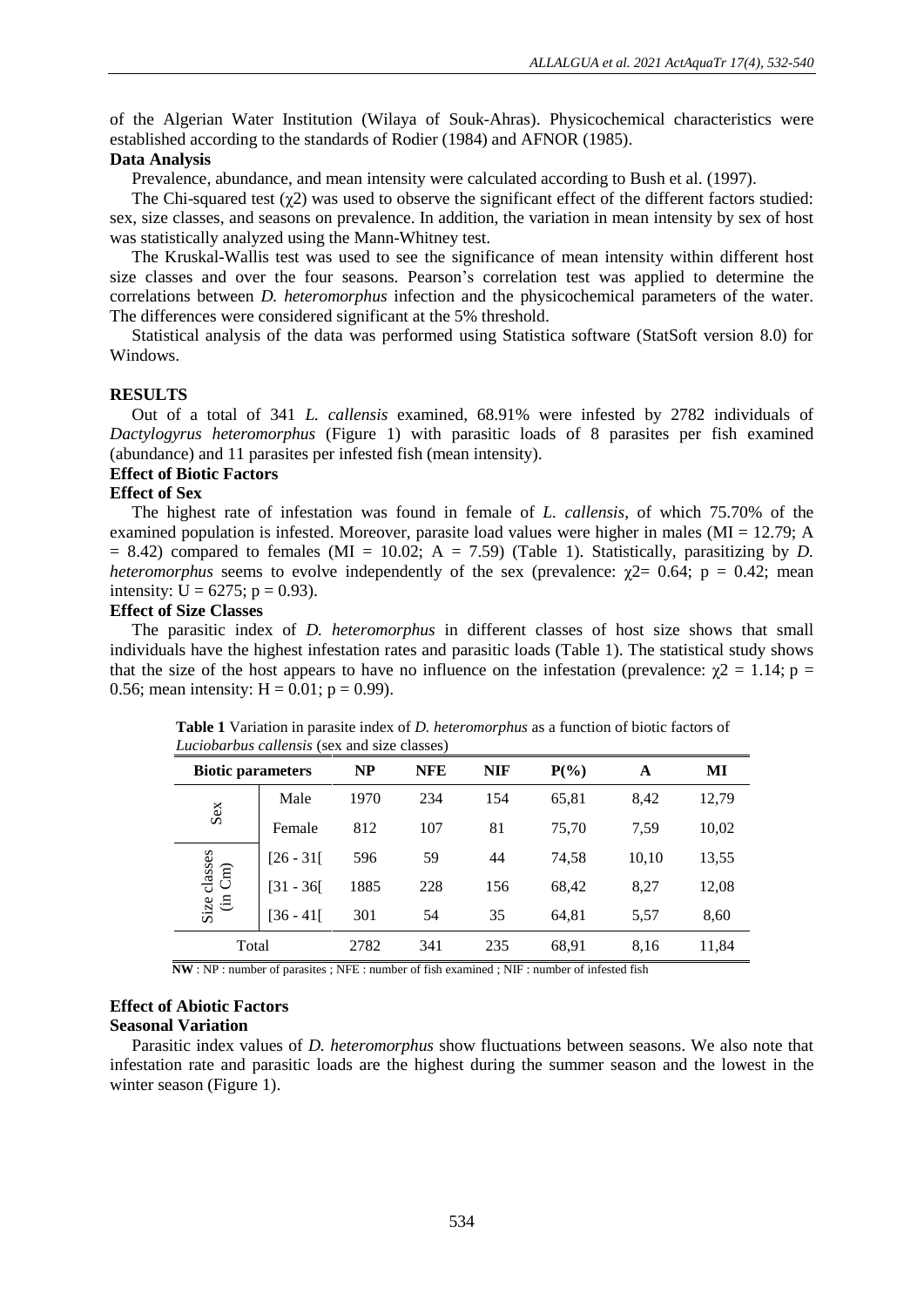

**Figure 1.** Seasonal variation in the parasite index of *D. heteromorphus* harvested from *Luciobarbus callensis*

The results of the statistical analysis show that the seasons have a very highly significant influence on prevalence ( $\gamma$ 2 = 18.87; p= 0.0003) and mean intensity (H= 18.32; p= 0.0004).

### **Correlation Between Water Quality and Parasitic Index of D. heteromorphus**

Analysis of the Pearson's correlation matrix (Table 2) allowed us to determine some significant relationships between the parasitic index of *D. heteromorphus* and water physicochemical parameters.

It was found a positive and highly significant correlation between prevalence and water temperature (r=0.79). Nevertheless, the values of this index are inversely proportional to the values of salinity (r=-0.86), nitrate (r=-0.84), nitrite (r=-0.76), chloride (r=-0.73), phosphate (r=-0.68), calcium  $(r=-0.67)$ , sulfate  $(r=-0.67)$ , hardness  $(r=-0.65)$  and turbidity  $(r=-0.60)$ . However, parasitic loads are negatively correlated with electrical conductivity where  $r = -0.68$  for abundance and  $r = -0.67$  for mean intensity (significant correlation).

| Table 2 Pearson's correlation analysis between water quality and parasitic             |
|----------------------------------------------------------------------------------------|
| index of <i>D. heteromorphus</i> recorded in <i>L. callensis</i> in Foum El-Khanga dam |

|                          | r (Prevalence)        | r                     | $r$ (Mean             |
|--------------------------|-----------------------|-----------------------|-----------------------|
| $pH(\Lambda)$            | $0,13^{ns}$           | $-0,06$ <sup>ns</sup> | $-0,07$ <sup>ns</sup> |
| $T(C^{\circ})$           | $0,79***$             | $0,33$ <sup>ns</sup>  | $0,28$ <sup>ns</sup>  |
| Conductivity             | $-0,32$ <sup>ns</sup> | $-0.68$ <sup>*</sup>  | $-0,67$ *             |
| <b>Total Hardness</b>    | $-0,65$ <sup>*</sup>  | $-0,39$ <sup>ns</sup> | $-0.35$ <sup>ns</sup> |
| $\tilde{Ca}^{++}$ (mg/l) | $-0,67$ *             | $-0,23$ <sup>ns</sup> | $-0.18$ <sup>ns</sup> |
| $Mg^{++}$ (mg/l)         | $-0,13$ <sup>ns</sup> | $0,06$ <sup>ns</sup>  | $0,10^{ns}$           |
| $SO_4^3$ (mg/l)          | $-0,67$ *             | $-0,55$ <sup>ns</sup> | $-0,52$ <sup>ns</sup> |
| <b>Turbidity (UNT)</b>   | $-0,60$ <sup>*</sup>  | $-0,51$ <sup>ns</sup> | $-0,46$ <sup>ns</sup> |
| Salinity (S‰)            | $-0,86$ ***           | $-0,49$ <sup>ns</sup> | $-0,45$ <sup>ns</sup> |
| $CI^{(mg/l)}$            | $-0.73$ **            | $-0,31$ <sup>ns</sup> | $-0,28$ <sup>ns</sup> |
| $PO42$ (mg/l)            | $-0,68$ <sup>*</sup>  | $-0,36$ <sup>ns</sup> | $-0,36$ <sup>ns</sup> |
| $O_2$ (mg/l)             | $0,57$ <sup>ns</sup>  | $0,44$ <sup>ns</sup>  | $0.39$ <sup>ns</sup>  |
| $NO2$ (mg/l)             | $-0,76$ **            | $-0.38$ <sup>ns</sup> | $-0,37$ <sup>ns</sup> |
| $NO3$ (mg/l)             | $-0,84$ ***           | $-0,54$ <sup>ns</sup> | $-0,50$ <sup>ns</sup> |
| NH <sub>4</sub> (mg/l)   | $-0,44$ <sup>ns</sup> | $-0,22$ <sup>ns</sup> | $-0,19$ <sup>ns</sup> |

**NW** : \* ( $p \le 0.05$ ); \*\* ( $p \le 0.01$ ); \*\*\* ( $p \le 0.001$ ); ns ( $p > 0.05$ )

### **DISCUSSION**

The most common measures of the extent of parasite populations in hosts are prevalence, abundance, and mean intensity (Margolis et al., 1982). Calculation of these indexes will make it possible to determine statistically whether communities of monogenean parasites vary according to biotic (sex and host size) and abiotic factors (season and physicochemical parameters of water). For this reason, the ectoparasite *D. heteromorphus* was examined in 341 specimens of *L. callensis* species during the year 2015 from January to December.

Evaluation of parasitic index of *D. heteromorphus* according to host sex does not indicate a significant difference in prevalences and mean intensity between male and female fish. The absence of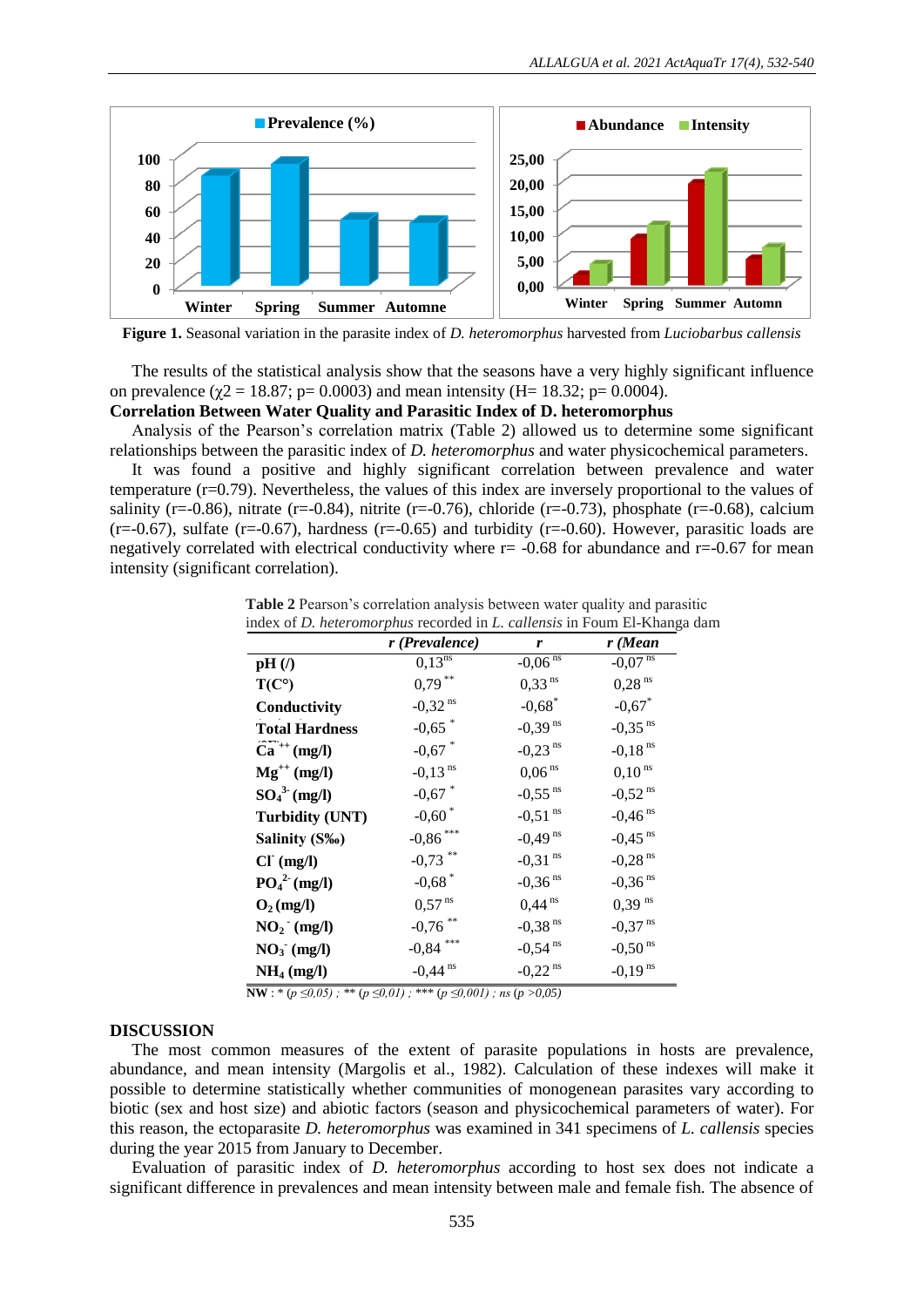influence of fish sex on infestation has already been demonstrated by Allalgua et al. (2015) in *Cyprinus carpio* infested by monogenean parasites in Foum El Khanga dam and by Boucenna et al. (2018) in *L. callensis*.

According to Rohde (1993), only very rare parasite species prefer the sex of the host. However, some studies have found that Monogenean infestation is sometimes correlated with the sex of host fish (Ibrahim, 2012; Chaibi, 2014).

Concerning the distribution of parasitic index by size classes, our results show that the infestation rate and parasitic loads increase with the decrease in total length of *L. callensis*, it is indeed the small specimens that are the most infested by *D. heteromorphus*. Our observations are consistent with those of Fazio et al. (2008) who revealed a negative correlation between individual size and parasite infestation. This can be explained by the fact that young fish are more susceptible to parasite infestation and indeed have a somewhat fragile immune system compared to those of mature (older) fish. Contrary to these results, Ibrahim (2012) reported a significant correlation of prevalence and mean intensity of monogenean infracommunities with the total body length of *Tilapia zillii* collected from Lake Manzalah in Egypt.

According to Luque and Alves (2001), the relationship between host size and epidemiological index of parasites is a widely studied model in marine and freshwater fish. In contrast, Poulin (2000) stated that this model cannot be generalized, because in many systems the host-parasite relationship is positive but weak and not significant. Nevertheless, some quantitative differences and qualitative data are found in size class studies for fish.

Evaluation of parasite index indicates that collected *D. heteromorphus* specimens show seasonal variations. Indeed, the highest infestation rates and parasitic loads are noted in the warm season (spring and summer) and the lowest in the cold season (autumn and winter). Several authors have indicated an increase in pest infestation in the warm periods and a decrease in the cold periods (Turgut et al., 2011; Lekeufack-Folefack and Fomena, 2013; Allalgua et al., 2015).

Koyun (2011) also agreed with our results and reported a higher infection of *A. alburnus* by *D. alatus* in summer. In addition, a higher prevalence of *D. marteau* from *B. barbusis* was reported in spring (Kadlec et al., 2003; Stojanovski et al., 2010). Some authors reported no temporal variation in infestation (Genç et al., 2005; Knopf, 2006).

According to Chubb (1970) and Hanzelova and Zitnan (1985), changes in temperature and season have a major influence on the dynamics of *Dactylogyrus* populations, some of which tend to produce more at higher water temperatures, others prefer a cold-water temperature.

Variations in the epidemiological index of *D. heteromorphus* in the fish host *L. callensis* concerning fifteen physicochemical parameters were tested statistically. According to the Pearson's parametric test, the prevalence shows a significantly positive correlation with water temperature. Similar observations were obtained in several studies showing a positive correlation between the increase in water temperature and the oviposition rate of monogeneans (Marchiori et al., 2015; Bayoumy et al., 2015; Gilbert and Avenant-Oldewage, 2016; Ojwala et al., 2018).

Water temperature is the most important factor affecting the life cycle of parasites in the aquatic ecosystem (Karvonen et al., 2013). According to El-Naggar and Khidr (1986) and Zargar et al. (2012), water temperature affects the survival, growth, reproduction, and progression of parasitic helminths.

In contrast, the present study indicates a significantly negative correlation between prevalence and salinity, nitrate, nitrite, chloride, phosphate, calcium, sulfate, hardness, and turbidity. Similar to our results, a study by Khidr (2012) shows a negative correlation between the average intensity of *Microcotyloides* sp and salinity. Numerous works show the impact of salinity and temperature on the longevity of larvae of *A. crassus* (Kennedy and Fitch, 1990; Schippers et al., 1991). These authors report that in freshwater, free-living larvae can live for up to 3 to 4 weeks, but their life span is reduced to 3-4 days if the meeting with the host is not carried out and if the salinity of the environment is high with the absence of temperature increase.

In vitro, Buchmann et al. (1987) and Crespo et al. (1995) also assumed that long-term treatment with sodium chloride reduced the intensity of infestation of European Eel *A. Anguilla* by the *P. anguillae* and *P. bini* monogeneans. These authors found that sodium chloride was very effective in controlling *Cichlidogyrus* infestation.

Ndour's (2007) work on *Sarotherodon melanotheron heudelotti* (Cichlidae) in some dams in Senegal concluded that high salinity could be a preventive measure against parasitic infections since it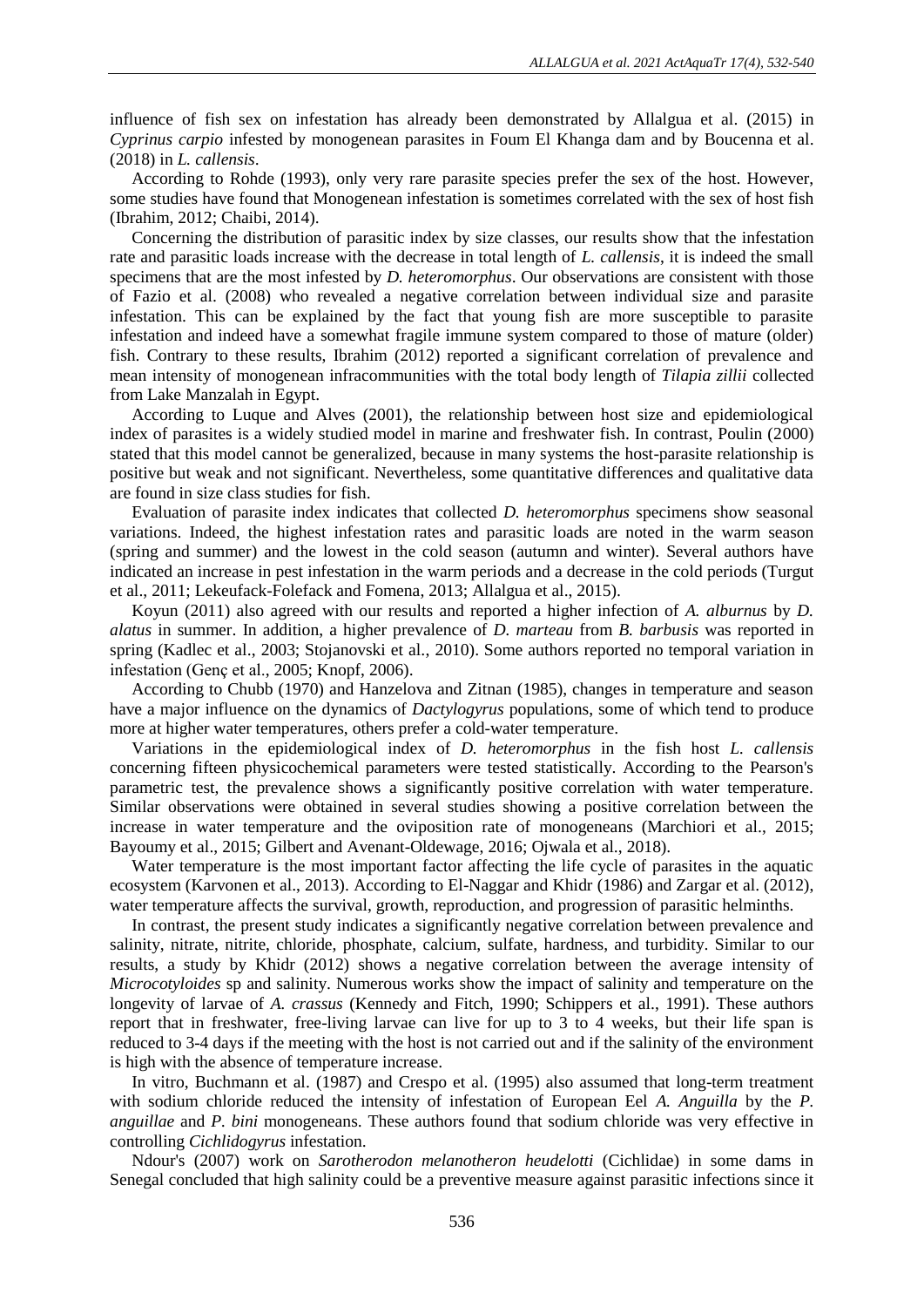affects the biological conditions of both the host and its parasites. The results of Schippers et al. (1991), also point in the same direction, they report that in freshwater, free larvae of *A. crassus* can live for up to 3-4 weeks, but their longevity is reduced to 3-4 days if the encounter with the host is not made and if the salinity of environment is high with no temperature increase.

In our result, Pearson's correlation test revealed an inversely proportional correlation between electric conductivity values and parasitic loads (mean intensity and abundance). In accordance with our results, negative correlations between *P. ichthyoxanthon* infestation intensity and water conductivity were shown by Gilbert and Avenant-Oldewage (2016).

Several studies have shown that there is a close and very sensitive correlation between abiotic factors and parasitism (Alsarakibi et al., 2014; Hagen et al., 2014; Pilecka-Rapacz et al., 2015; Smallbone et al., 2016). According to Esch et al. (1977), environmental factors are important in the recruitment, transmission, colonization, fertility, and survival of adult and larval parasites.

Monogenean parasites are recognized as useful bio-indicators of quality because of their predictable numerical responses to chemical pollution (Pietrock and Marcogliese, 2003; Thomas et al., 2005). They tend to increase in number when exposed to low and medium concentrations of pollutants but disappear at high concentrations (Moles and Wade, 2001; Khan and Payne, 2004).

Conclusively, this study shows that the parasitic index of *D. heteromorphus* is also strongly influenced by variations in abiotic factors (seasons and physicochemical parameters). However, biotic factors (sex and size of *L. callensis*) do not affect the parasite infestation.

### **ACKNOWLEDGMENTS**

Thanks are given to Mm Sena MESMI (assistant professor at Messaadia Mohamed Chérif University, Souk-Ahras, Algeria) for his participation in the English language, and to the Chemistry Laboratory of the Algerian Water Institution (Wilaya of Souk-Ahras) for physicochemical data.

### **FUNDING INFORMATION**

This work falls within the framework of a research project PRFU (2016-2019) code: D00L03UN410120150001, intituled "Eco-biology and parasitic species of the genus *Barbus* inhabiting three dams in eastern Algeria (Foum El Khanga, Ain El Dalia and Beni Haroun)", under the responsibility of Pr. Nouha KAOUACHI (*Laboratory of Aquatic and Terrestrial Ecosystems*). It was supported by the National Fund for Scientific Research of General Direction of Scientific Research and Technology Development.

#### **REFERENCES**

- AFNOR (1985). Recueil des normes françaises des eaux, méthodes d'essais, AFNOR. 2ème édition, Paris, pp 566-622.
- Allalgua, A., Guerfi, S., Kaouachi, N., Boualleg, C., Boucenna, I., Barour, C., Menasria, A., & Bensouilah, M. (2015) L'infestation de *Cyprinus carpio* (Cyprinidés) peuplant le barrage Foum El-Khanga (Souk Ahras, Algérie) par les monogènes parasites. *Bulletin de la Société zoologique de France,* 140 :217-232.
- Alsarakibi, M., Wadeh, H., & Li, G. (2012). Freshwater abiotic components' impact on the viability of fish lice, *Argulus* sp., in Guangdong province, China. *Parasitology Research,* 111:331–339.
- Alsarakibi, M., Wadeh, H., & Li, G. (2014). Influence of environmental factors on *Argulus japonicus* occurrence of Guangdong Province, China. *Parasitology Research,* 113:4073-4083.
- Bayoumy, E.M., Abou-El-dobal, S.K.A., & Hassanain, M.A. (2015). Assessment of Heavy Metal Pollution and Fish Parasites as Biological Indicators at Arabian Gulf off Dammam Coast, Saudi Arabia. *International Journal of Zoological Research,* 11:198-206.
- Billiard, S.M., & Khan, R.A. (2003). Chronic stress in cunner, *Tautogolabrus adspersus*, exposed to municipal and industrial effluents. *Ecotoxicology and Environmental Safety,* 55 :9–18.
- Boucenna, I., Khelifi, N., Boualleg, C., Allalgua, A., & Bensouilah, M. (2018). L'infestation de *Luciobarbus callensis* (Cyprinidés) par les copépodes parasites dans le barrage Foum El Khanga (Souk-Ahras, Algérie). *Bulletin de la Société zoologique de France,* 143 :199-212.
- Buchmann, K., Mellergard, S., & Koie, M. (1987). *Pseudodactylogyrus* infections in eel. *Diseases of Aquatic Organisms,* 3(1):51–57.
- Bush, A.O., Lafferty, K.D., Lotz, J.M., & Shostak, A.W. (1997). Parasitology meets ecology on its own terms: Margolis *et al.* revisited. *Journal of Parasitology,* 83(4):575-583.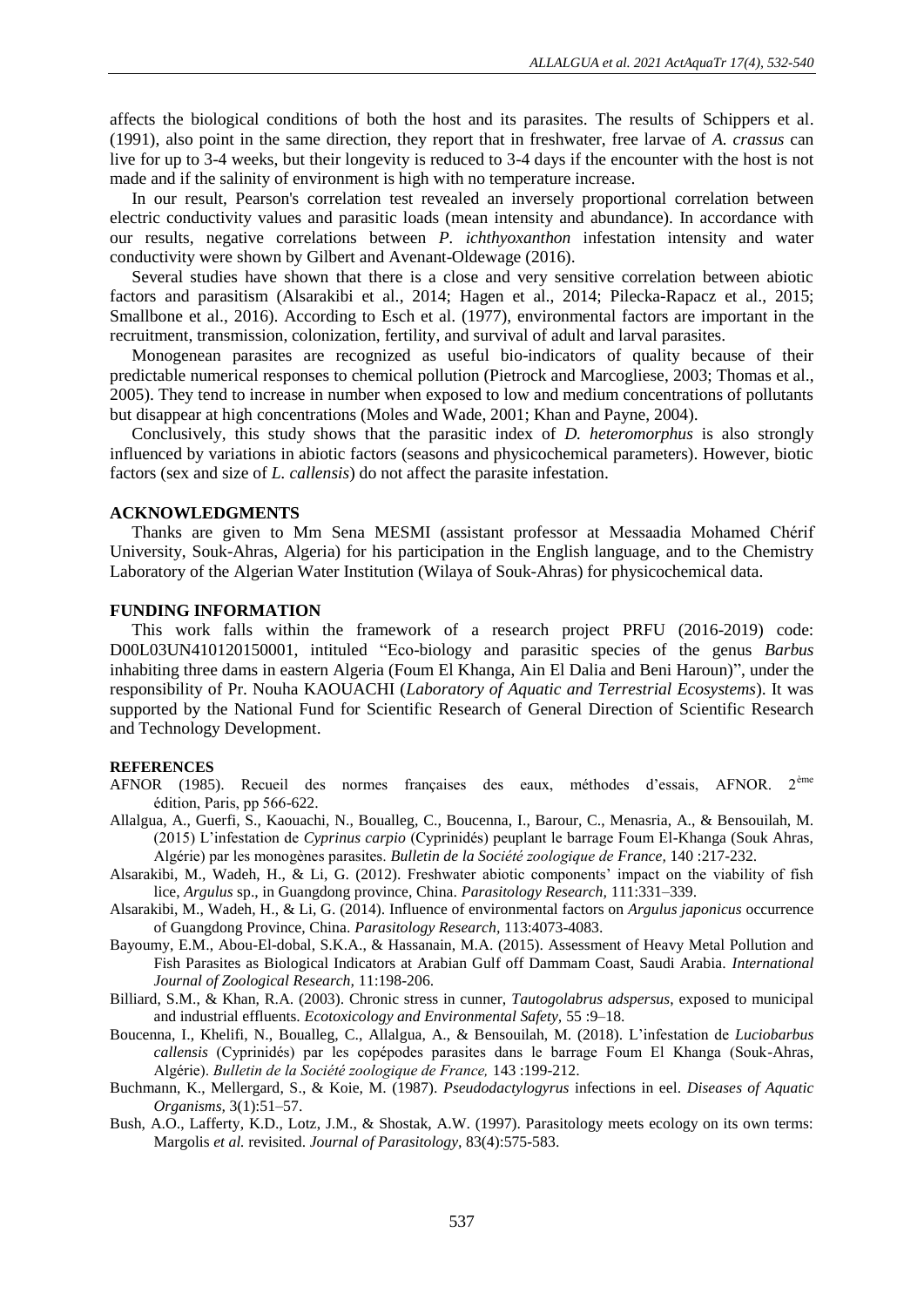- Bykhovskaya-Pavlovskaya, I.E., Gusev, A.V., Dubinina, M.N., Izyumov, N.A., Smirnova, T.S., Sokolovskaya, I.L., Shtein, G.A., Shulman, S.S., & Epshtein, V.M. (1962). Key to Parasites of Freshwater Fish of the USSR. Translated by Israel Program for Scientific Translations, *Jerusalem,* pp 180-218.
- Chaibi, R (2014). Connaissance de l'ichtyofaune des eaux continentales de la région des eaux et du Sahara septentrional avec sa mise en valeur. PhD thesis, Biology option, University Mohamed Khider, Biskra, Algeria 237 p.
- Chubb, J.C. (1970). La faune parasitaire de l'eau douce en Colombie Poissons. Dans aspects de poisson parasitologie*, Symposium de BSP* 8 :119-144 .
- Crespo, F.J., Crespo, F.R., Velarde, I.F., Montenegro, V.Y., & Pelaz, V.C. (1995). Evaluation of chemotherapeutic drugs against cichlidogyriasis in tilapia fish *(Oreochromis hornorum*) in Mexico. *Revista Latinoamericana de Microbiología,* 37:179–187.
- Djemali, I. (2005). Evaluation de la biomasse piscicole dans le plan d'eau douce tunisienne. PhD thesis, Tunisia, 180p.
- El-Naggar, M.M., & Khidr, A.A. (1986). Population dynamics of some monogeneans from the gills of three *Tilapia spp*. from Demieta Branch of the River Nile in Egypt. *Proceedings of the Zoological Society A.R. Egypt,* 12:275–286.
- Esch, G.W., Hazen, T.C., & Aho, J.M. (1977*). Parasitism and r- and K-selection. pp. 9–62. In : Regulation of parasite populations*. Esch G. W. (ed). Academic Press. 253 pp.
- Faulkner, B.C., & Lochmiller, R.L. (2000). Ecotoxicity revealed in parasite communities of *Sigmodon hispidus*  in terrestrial environments contaminated with petrochemicals. *Environmental Pollution,* 110:135–145.
- Fazio, G., Sasal, P., Lecomte-Finiger, R., Da Silva, C., Fumet, B., & Moné, H. (2008). Macroparasite communities in European eels, *Anguilla anguilla*, from French Mediterranean lagoons, with special reference to the invasive species *Anguillicola crassus* and *Pseudodactylogyrus spp*. *Knowledge and Management of Aquatic Ecosystems*, 06:390-391.
- Genç, E., Şahan, A., Altun, T., Cengizler, I., & Nevşat, E. (2005). Occurrence of the swimbladder parasite *Anguillicola crassus* (Nematoda, Dracunculoidea) in European eels (*Anguilla anguilla*) in Ceyhan River, Turkey. *Turkish Journal of Veterinary and Animal Sciences,* 29:661-663.
- Gilbert, B.M., & Avenant-Oldewage, A. (2016). Effects of altered water quality and trace elements on the infection variables of *Paradiplozoon ichthyoxanthon* (Monogenea: Diplozoidae) from two sites in the Vaal River system, South Africa. *Acta Parasitologica*, 61(1):52–62.
- Guegan, J.F., Lambert, A., & Euzet, L. (1988). Etude des Monogenes des Cyprinidae du genre *Labeo* en Afrique de l'Ouest. - I. Genre *Dactylogyrus* Diesing, 1850. *Revue d'hydrobiologie tropicale,* 21 :135-151.
- Gusev, A.V. (1985). Class Monogenea, In: O.N. Bauer, (Ed.), Keys to Parasites of the Freshwater Fish Fauna of the USSR, (Parasitic Metazoa), *Leningrad Publishing House Nauka, Leningrad,* 2:10-253 (in Russian).
- Hagen, A.G., Hytterød, S., & Olstad, K. (2014). Low Concentrations of Sodium Hypochlorite Affect Population Dynamics In *Gyrodactylus Salaris* (Malmberg, 1957): Practical Guidelines For The Treatment Of The Atlantic Salmon, *Salmo Salar* L. Parasite. *Journal of Fish Diseases,* 37 :1003–1011.
- Hanzelova, V., & Zitnan, R. (1985). Epizotiologic importance of the concurrent monogenean invasion in carp. *Journal of Helminthologia,* 22 : 277-283.
- Ibrahim, M.M. (2012). Variation in parasite infracommunies of *Tilapia zillii* in relation to some biotic and abiotic factors. *International Journal of Zoological Research*, 8(2):59-70.
- Kadlec, D., Šimková, A., Jarkosvký, J., & Gelnar, M. (2003). Parasite communities of freshwater fish under flood conditions. *Parasitology Research,* 89:272-283.
- Karvonen, A., Kristjansson, B.K., Skulason, S., Lanki, M., Rellstab, C., & Jokela, J. (2013). Water temperature, not fish morph, determines parasite infections of sympatric Icelandic three spine sticklebacks (*Gasterosteus aculeatus*). *Ecology and Evolution,* 3(6):1507–1517.
- Kennedy, C.R., & Fitch, D.J. (1990). Colonization, larval survival and epidemiology of the nematode *Anguillicola crassus,* parasitic in the eel, *Anguilla anguilla*, in Britain. *Journal of Fish Biology,* 36 :117- 131.
- Khan, R.A., & Payne, J.F. (2004). Comparative Study of oil will drill Cuttings and polycyclic aromatic hydrocarbons on parasitism in winter Flounder: A dose response study. *Bulletin of Environmental Contamination and Toxicology,* 73:652- 658.
- Khidr, A.A., Said, A.E., Abu Samak, O.A., & Abu Sheref, E.S. (2012). The impacts of ecological factors on prevalence, mean intensity and seasonal changes of the monogenean gill parasite, *Microcotyloides* sp., infesting the *Terapon puta* fish inhabiting coastal region of Mediterranean Sea at Damietta region. *Journal of Basic and Applied Zoology,* 65:109–115.
- Knopf, K. (2006). The swimbladder ne atode *Anguillicola crassus* in the European eel *Anguilla anguilla* and the Japanese eel *Anguilla japonica*: Differences in susceptibility and immunity between a recently colonized host and the original host. *Journal of Helminthology,* 80(2):129-136.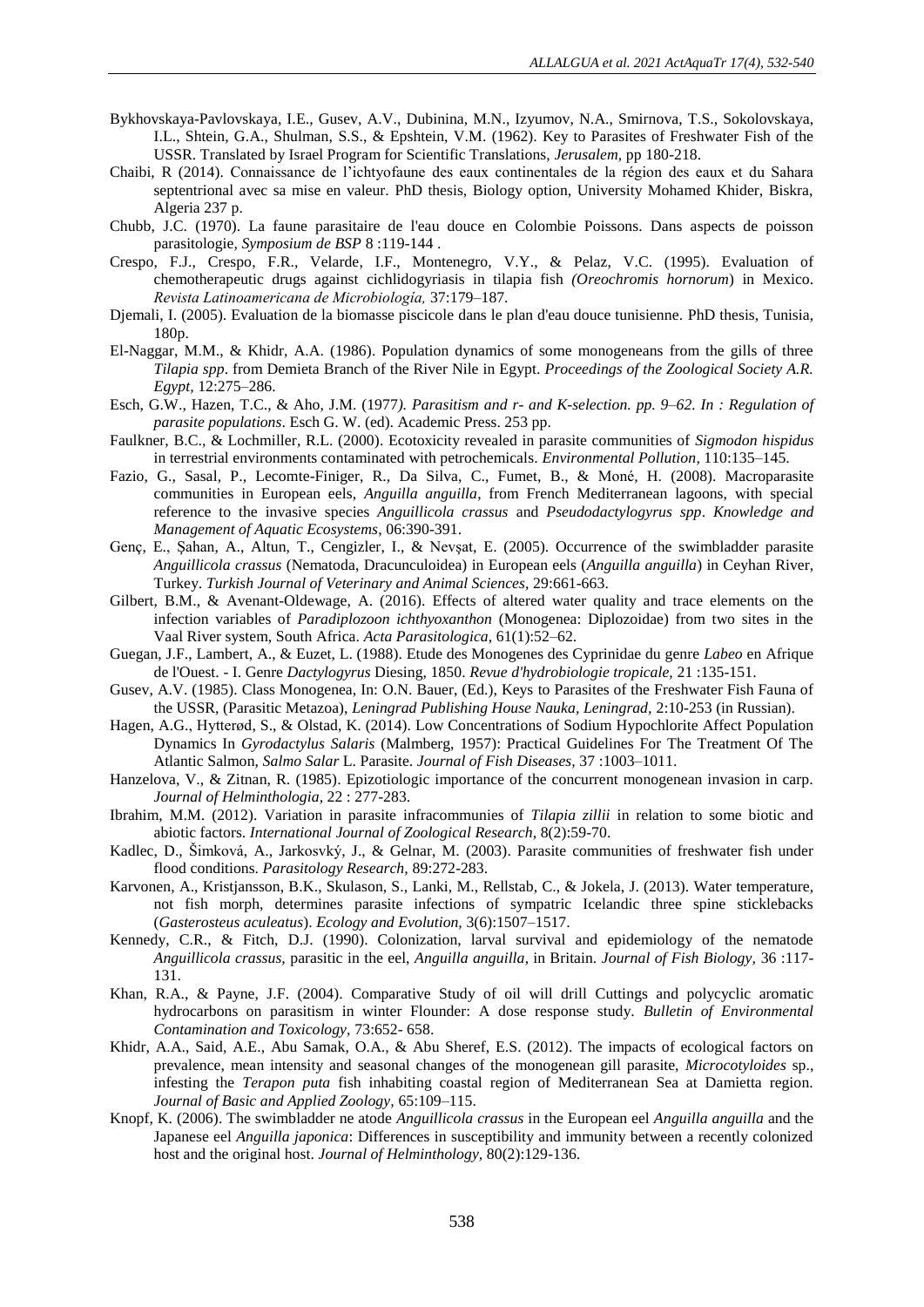- Koyun, M. (2011). Seasonal distribution and ecological of some Dactylogyrus species infecting *Alburnus alburnus* and *Carassius carassius* (Osteichthyes: Cyperinidae) from Porsuk River, Turkey. African *Journal of Biotechnology,* 10(7) :1154–1159.
- Lambert, A. (1977). Les Monogènes Monopisthocotylea parasites de poissons d'eau douce de la faune de la France méditerranéennes. *Bulletin du Muséum national d'histoire naturelle : Paris, (429) Zool:* 299: 177- 214.
- Lefcort, H., Aguon, M.Q., Bond, K.A., Chapman, K.R., Chaquette, R., Clark, J., Kornachuk, P., Lang, B.Z., & Martin, J.C. (2002). Indirect effects of heavy metals on parasites may cause shifts in snail species compositions. *Archives of Environmental Contamination and Toxicology,* 43 :34–41.
- Lekeufack-Folefack, G.B., & Fomena, A. (2013). Structure et dynamique des infracommunautés de Myxosporidies parasites de *Ctenopoma petherici* GÜNTHER, 1864 (Anabantidae), *Clarias pachynema*  Boulenger, 1903 (Clariidae) et *Hepsetus odoe* (Bloch, 1794) (Hepsetidae) dans la rivière Sangé au Cameroun. *International Journal of Biological and Chemical Sciences,* 7(6):2301-2316.
- Lévêque, C., Paugy, D., & Teugels, G.G. (1990). *Faune de poissons d'eau douces et saumâtres de l'Afrique de l'Ouest*. Faune Tropicale XXVIII, MRAC, Tervuren. ORSTOM. *Paris,* 902 P*.*
- Lévêque, C., Paugy, D., & Teugels, G.G. (1992). *Faune de poissons d'eaux douces et saumâtres de l'Afrique de l'Ouest*. Faune Tropicale XXVLLI, MRAC, Tervuren*.* ORSTOM. *Paris,* 902 P.
- Luque, J.L., & Alves, D.R. (2001). Ecologia das comunidades de metazoarios parasites doxareu, *Caranx hippo* (L.) e do xerelete *Caranx latus* Agassiz (Osteichthyes, Carangidae) dolitoral do Estado do Rio de Janeiro, Brazil. *Revista Brasileira de Zoologia,* 18:399-410.
- Majumder, S., Panda, S., & Bandyopadhyay, P.K. (2013). Effect of temperature on the prevalence of different parasites in *Cirrhinus mrigala* Hamilton of West Bengal. *Journal of Parasitic Diseases,* 39:110–112.
- Malmberg, G. (1957). Om forekomsten av Gyrodactylus pa svenska fiskar. Skr. Sodra Sveriges Fiskeforen. *Arsskrift* 1965:19-76. (In Swedish).
- Marchiori, N.C., Gonçalves, E.L.T., Tancredo, K.R., Pereira-Junior, J., Garcia, J.R.E., Martins, M.L. (2015). Effect of water temperature and salinity in oviposition, hatching success and infestation of *Aphanoblastella mastigatus* (Monogenea, Dactylogyridae) on *Rhamdia quelen. Brazilian Journal of Biology,* 75 4 suppl 1, S245-S252.
- Margolis, L., Esch, G.W., Holmes, J.C., Kuris, A.M., & Schad, G.A. (1982). The use of ecological terms in parasitology (report of an ad hoc committee of the American Society of parasitologists). *Journal of Parasitology,* 68:131-133.
- Menasria, A., Barčák, D., Kaouachi, N., Bensouilah, M., Scholz, T., & Hernández-Orts, J.S. (2019). Redescription of *Acanthogyrus* (Acanthosentis) *maroccanus* (Dollfus, 1951) (Acanthocephala: Quadrigyridae), a parasite of the Algerian barb *Luciobarbus callensis* (Valenciennes) (Cyprinidae) in Algeria, and first molecular data. *Journal of Helminthology,* 1–12.
- Mimeche, F., Belhamra, M., & Mimeche, H. (2015). Croissance de *Cyprinus carpio* Linnaeus, 1758 (Cyprinidae) dans le barrage El K'sob dans la Wilaya de M'sila (Algérie). *C d s* 19:59- 64.
- Mimeche, F., Biche, M., Ruiz-Navarro, A., & Oliva–Paterna, F.J. (2013). The Population structure, age, and growth of *Luciobarbus callensis* (Cyprinidae) in a man-made lake from Maghreb (NE, Algeria). *Limnetica* 2:391-404.
- Moles, A., & Wade, T.L. (2001). Parasitism and phagogytic function among sand lance Ammodytes hexapterus Pallas exposed to crude oil-laden sediments. *Bulletin of Environmental Contamination and Toxicology,* 66: 528–535[.](https://www.springer.com/journal/128)
- Mouaissia, W., Kaouachi, N., Boualleg, C., Tolba, M., Khelifi, N., Sahtout, F., & Bensouilah, M. (2017). Reproductive biology of Algerian barb *Luciobarbus callensis* (Valenciennes, 1842) (Cyprinidae) in Beni Haroun dam, north-east of Algeria. *Aquaculture, Aquarium, Conservation & Legislation - International Journal of the Bioflux Society,* 10(6):1671–1682.
- Moyle, P.B., & Cech, J.J. (2004). *Fishes: an introduction to ichthyology*. No. 597 MOY. Naturels*,* 47: 387 p.
- Ndour's, I. (2007). *Comparaison des populations de poissons amont/ anal du barrage anti- sel de Maka sur Casamance au Sénégal.* Diplôme d'étude approfondie. Univ Cheihk Anta Diop Sénégal 98p.
- Ojwala, R.A., Otachi, E.O., & Kitaka, N.K. (2018). Effect of water quality on the parasite assemblages infecting Nile tilapia in selected fish farms in Nakuru County, Kenya. *Parasitology Research,* 117(11):3459-3471.
- Pietrock, M.T., & Marcogliese, D.J. (2003). Free living endohelminth stage: at mercy of environmental conditions. *Trends in Parasitology,* 19:293–299.
- Pilecka-Rapacz, M., Piasecki, W., Czerniawski, R., Sługocki, Ł., Krepski, T., & Domagała, J. (2015). The effect of warm discharge waters of a power plant on the occurrence of parasitic Metazoa in freshwater bream, *Abramis brama* (L.). *Bulletin- European Association of Fish Pathologists*, 35:94–103.
- Poulin, R. (2000). Variation in the intraspecific relationship between fish length and intensity of parasitic infection: biological and statistical causes. *Journal of Fish Biology,* 56:123-137.